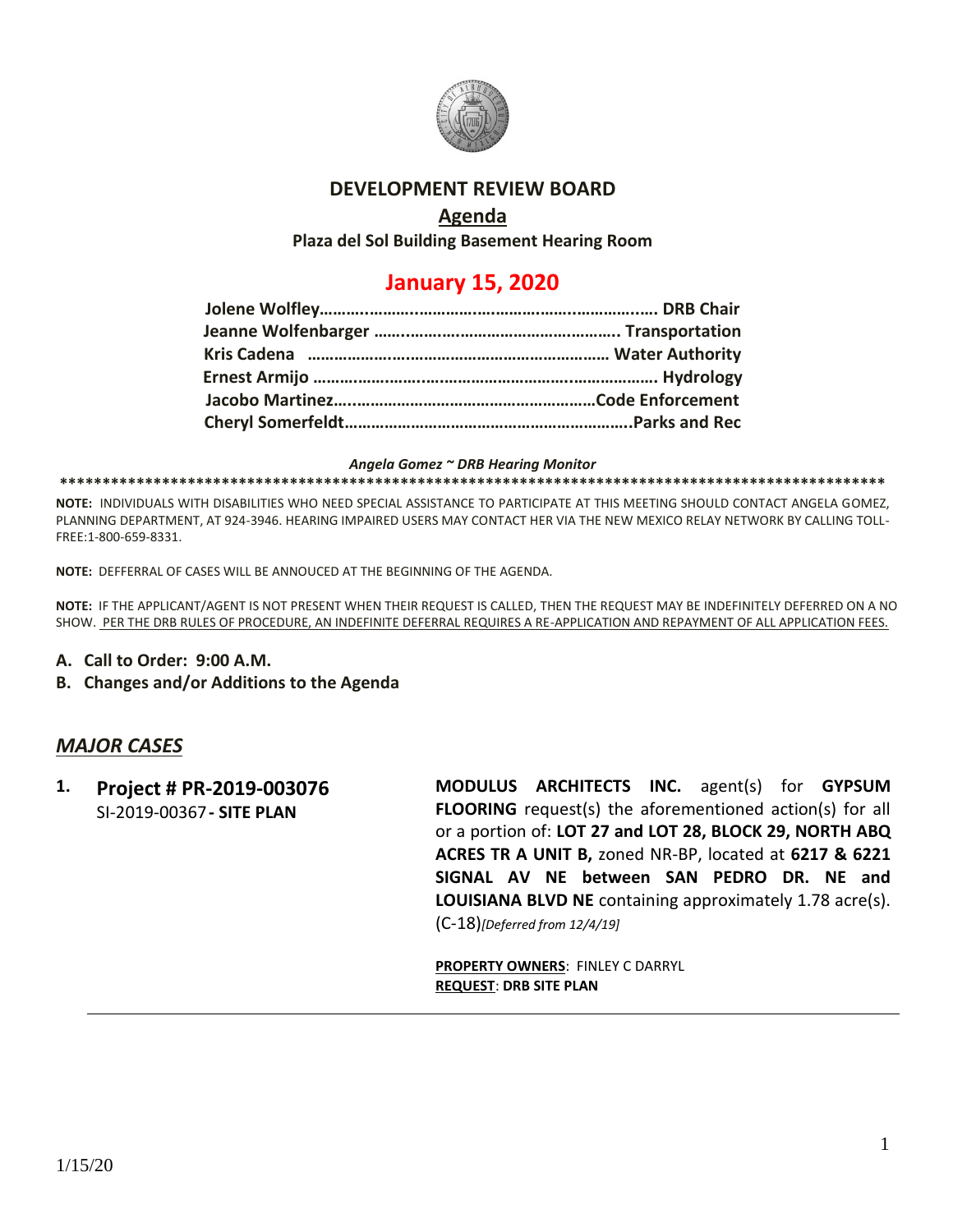| 2. | Project #PR-2019-002677<br>SI-2019-00252 - SITE PLAN                                                  | <b>MODULUS ARCHITECTS, INC.</b> agent(s) for <b>CARLISLE</b><br><b>ASSOCIATES LP</b> request(s) the aforementioned action(s) for<br>all or a portion of TRACTS A & B CARLISLE & INDIAN<br>SCHOOL SUBDIVISION BEING A PART OF BLOCKS 16 & 17<br>AND A PART OF BLOCKS 14 & 15 NETHERWOOD PARK<br>SECOND FILING EXCLUDING PORTIONS OUT TO R/W,<br>zoned MX-M, located at the NEC of INDIAN SCHOOL RD NE<br>and CARLISLE BLVD NE, containing approximately 10.2<br>acre(s). (H-16) [Deferred from 8/21/19, 8/28/19, 9/18/19, 10/23/19,<br>10/30/19, 11/6/19, 12/4/19, 12/18/19]<br>PROPERTY OWNERS: CARLISLE ASSOCIATES C/O ROSEN ASSOC MGMT<br><b>GROUP</b><br>REQUEST: 120,000+ SF RETAIL DEVELOPMENT |
|----|-------------------------------------------------------------------------------------------------------|-----------------------------------------------------------------------------------------------------------------------------------------------------------------------------------------------------------------------------------------------------------------------------------------------------------------------------------------------------------------------------------------------------------------------------------------------------------------------------------------------------------------------------------------------------------------------------------------------------------------------------------------------------------------------------------------------------|
| 3. | Project # PR-2019-002454<br>(AKA: PR-2019-003125)<br>SD-2019-00215 - PRELIMINARY/FINAL<br><b>PLAT</b> | <b>TIMOTHY SOLINSKY</b> request(s) the aforementioned<br>action(s) for all or a portion of: TRACTS A-1 A-2, zoned MX-<br>FB-UD, located at 415 TIJERAS AVE, containing<br>approximately 2.0314 acre(s). (J-14) [Deferred from 12/11/19]<br><b>PROPERTY OWNERS: BERNALILLO COUNTY</b><br><b>REQUEST: CONSOLIDATE 21 LOTS INTO 2/ GRANT EASEMENTS</b>                                                                                                                                                                                                                                                                                                                                                 |

## **4. Project # PR-2019-002184 (1001993)** SI-2019-00379 **– SITE PLAN**

**CONSENSUS PLANNING, INC.** agent(s) for **GUARDIAN STORAGE** request(s) the aforementioned action(s) for all or a portion of: **TR G-1 PLAT OF TRACTS F-1 & G-1, ACADEMY PLACE SUBDIVISION,** zoned MX-L, located at **4909 JUAN TABO BLVD NE** between **OSUNA RD** and **MONTGOMERY BLVD**, containing approximately 2.3795 acre(s). (F-21)*[Deferred from 12/18/19]*

**PROPERTY OWNERS**: SL JUAN TABO LAND LLC **REQUEST**: **SITE PLAN FOR DEVELOPMENT ON A SITE UNDER 5 ACRES WITHIN 330 FEET OF MAJOR PUBLIC OPEN SPACE**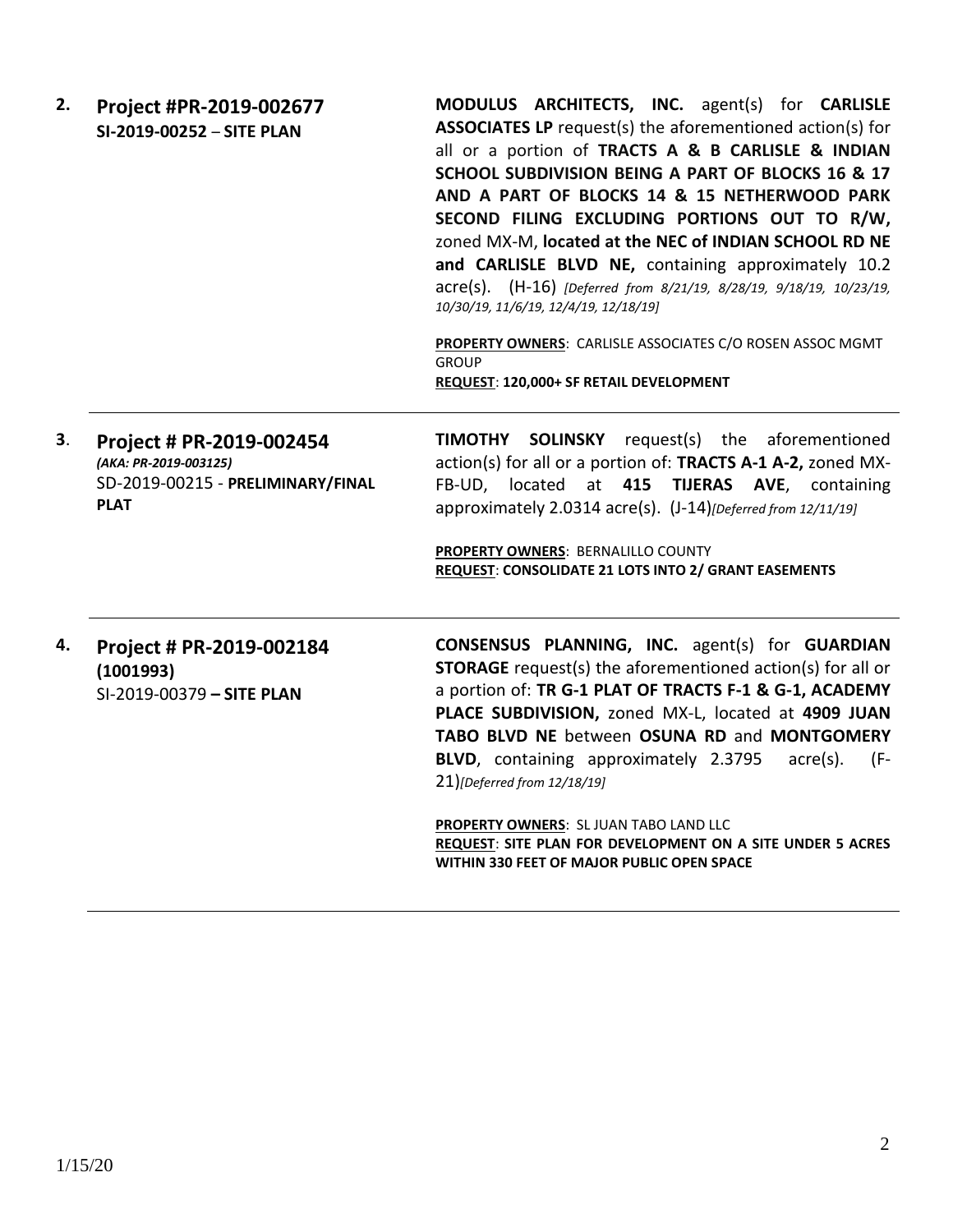**5. Project # PR-2019-002559** SD-2019-00222 **– VACATION OF 17-FOOT-WIDE PUBLIC ACCESS EASEMENT** SD-2019-00224 – **VACATION OF 5-FOOT-WIDE WATER and SEWER PUBLIC EASEMENT** SD-2019-00225 – **VACATION OF 10-FOOT-WIDE CROSS LOT PARKING PUBLIC EASEMENT** SD-2018-00220 **– PRELIMINARY/FINAL PLAT ARCH + PLAN LAND USE CONSULTANTS** agent(s) for **AGGIES LLC** request(s) the aforementioned action(s) for all or a portion of: **LOTS 1-A, 1-B,1-C and 1-D, BLOCK 10, UNIVERSITY HEIGHTS ADDITION** zoned R-ML, **located on SILVER AVE between CORNELL DRIVE and STANFORD DRIVE**, containing approximately 0.334 acre(s). (K-16) *[Deferred from 12/18/19]* **PROPERTY OWNERS**: AGGIES, LLC **REQUEST**: **VACATE 3 PRIVATE EASEMENTS AND LOT CONSOLIDATION FROM 4 LOTS TO 2 LOTS 6. Project # PR-2019-002044 (1011642) SD-2019-00217 - FINAL PLAT MARK GOODWIN & ASSOCIATES, PA** agent(s) for **CINNAMON MORNING DEVELOPMENT, LLC** request(s) the aforementioned action(s) for all or a portion of: **S 1/2 OF LOT 3 ALVARADO GARDENS ADDN UNIT 1,** zoned R-A, located at **2700 RIO GRANDE BLVD NW**, between **MATTHEW and CAMPBELL RD** containing approximately 2.5103 acre(s). (G-12 & 13) *[Deferred from 1/8/20]* **PROPERTY OWNERS**: PERCILICK SUE E **REQUEST**: FINAL PLAT APPROVAL **7. Project # PR-2019-003077** SI-2019-00370 **– SITE PLAN** VA-2019-00426 – **WAIVER SIDEWALK WIDTH DEKKER, PERICH, SABATINI** request(s) the aforementioned action(s) for all or a portion of: **TR 6-A-1-C-1-A BLK C PLAT FOR LOTS 5-A-1, 5-A-2, 6-A-1-C-1-A AND 6-A-1-C-1-B BLOCK "C", LOUISIANA SUBDIVISION** zoned MX-H, located at **2424 LOUISIANA BLVD NE**, containing approximately 1.519 acre(s). (H-19)*[Deferred from 12/4/19, 1/8/20]* **PROPERTY OWNERS**: LBP PARTNERS LLC C/O ALLEN SIGMON REAL ESTATE **REQUEST**: **SITE PLAN AMENDMENT**

#### *MINOR CASES*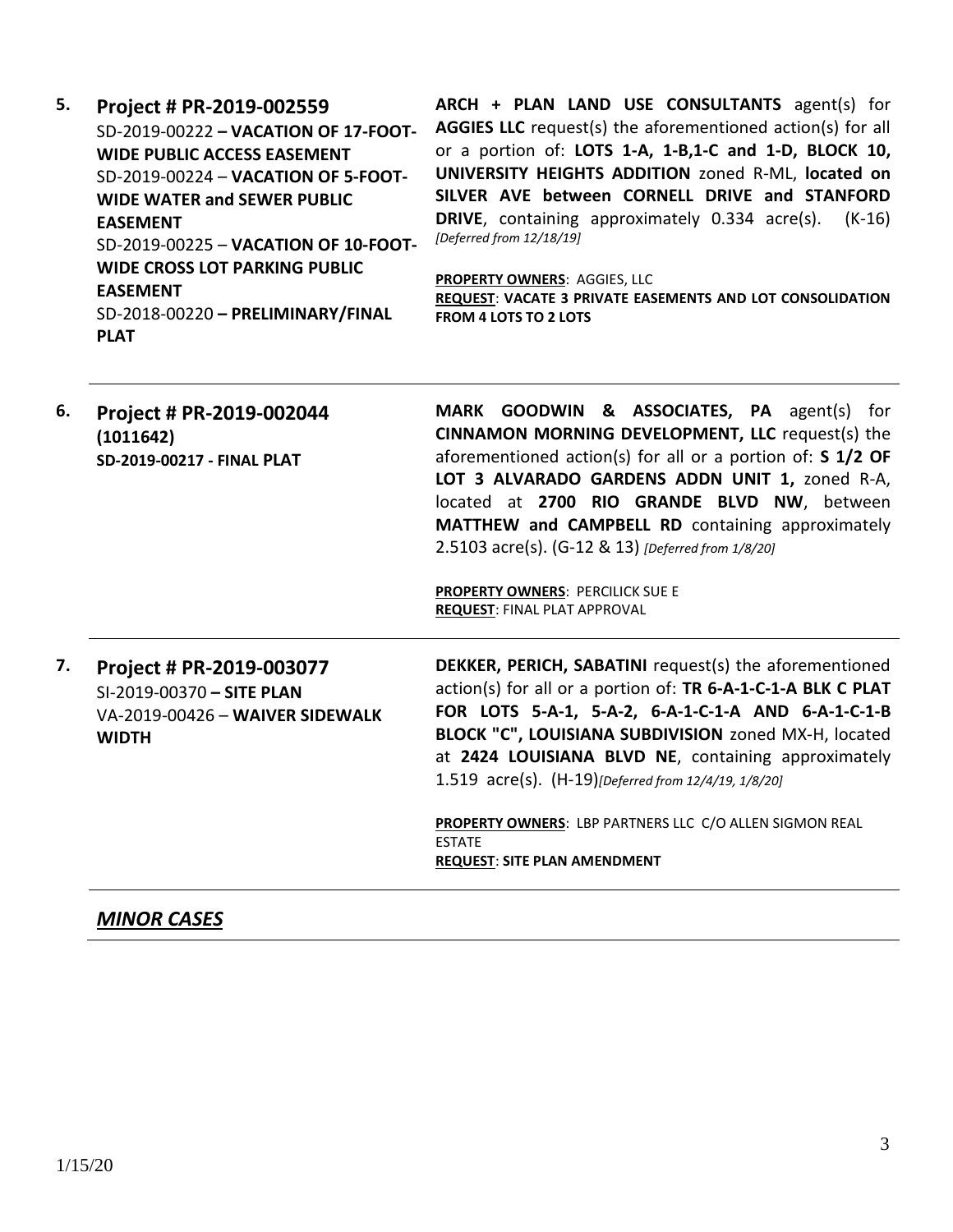|  | Project # PR-2019-002412<br>SD-2020-00001- PRELIMINARY/FINAL | SANDIA LAND SURVEYING LLC agent(s) for JOHN E. AND<br>CYTHINA A. MECHENBIER request(s) the aforementioned                                                                                              |
|--|--------------------------------------------------------------|--------------------------------------------------------------------------------------------------------------------------------------------------------------------------------------------------------|
|  | <b>PLAT</b>                                                  | action(s) for all or a portion of: TRACTS 18 & 19 of LAS<br>LOMITAS BUSINESS PARK, zoned NR-BP, located at 1300 &<br>1310 CUESTA ARRIBA CT NE, containing approximately<br>2.0209 $\arccos 0$ . (D-16) |

**PROPERTY OWNERS**: LFT LAS LOMITAS LLC **REQUEST**: COMBINE TRACTS 18 & 19

**9. Project # PR-2019-003003** SD-2020-00004 **– PRELIMINARY/FINAL PLAT**

**BOHANNAN HUSTON INC.** agent(s) for **HOPEWORKS** request(s) the aforementioned action(s) for all or a portion of: **LOTS 3A, 4A, 5A, 6A, 7A, BLOCK 6 PARIS ADDITION**  zoned MX-M, located at **1215 3RD ST NW** between **MOUNTAIN RD NW and SUMMER AVE NW,** containing approximately 1.35 acre(s). (J-14)

**PROPERTY OWNERS**: HOPEWORKS **REQUEST**: CONSOLIDATE 5 LOTS INTO 2 LOTS, GRANT ACCESS AND DRAINAGE EASEMENTS

### *SKETCH PLAT*

**10. Project # PR-2019-002058** PS-2020-00002 **– SKETCH PLAT ARCH + PLAN LAND USE CONSULTANTS** agent(s) for **GORKY PACHA** request(s) the aforementioned action(s) for all or a portion of: **008 W ATLANTIC & PACIFIC AVE W 20 FT & L9& L10 LOT 8, BLOCK W, SUBDIVISION ATLANTIC & PACIFIC ADDN,** zoned R-1A, located at 510 & **508 ATLANTIC AV SW,** containing approximately 0.248 acre(s). (K-14)

> **PROPERTY OWNERS**: PACHA GORKY M **REQUEST**: LOT CONSOLIDATION FOR 3 LOTS IN TO 2 LOTS

#### **11. Project # PR-2019-002905** PS-2020-00004 **- SKETCH PLAT**

**ARCH + PLAN LAND USE CONSULTANTS** agent(s) for **SUNPORT PARK HOSPITALITY LLC** request(s) the aforementioned action(s) for all or a portion of: **LT 2-A-2 BLK 2 PLAT OF LOTS 2-A-1, 2-A-2 & 2-A-3 BLK 2 SUNPORT PARK 2A2 & 2A3, BLOCK 2, SUNPORT PARK CONT 2.0333 AC,** zoned NR-BP, located at **1401 WOODWARD RD SE**, containing approximately 2.0473 acre(s). (M-15)

**PROPERTY OWNERS**: SUNPORT PARK HOSPITALITY LLC **REQUEST**: CREATE 1 EXISTING LOT INTO 2 LOTS